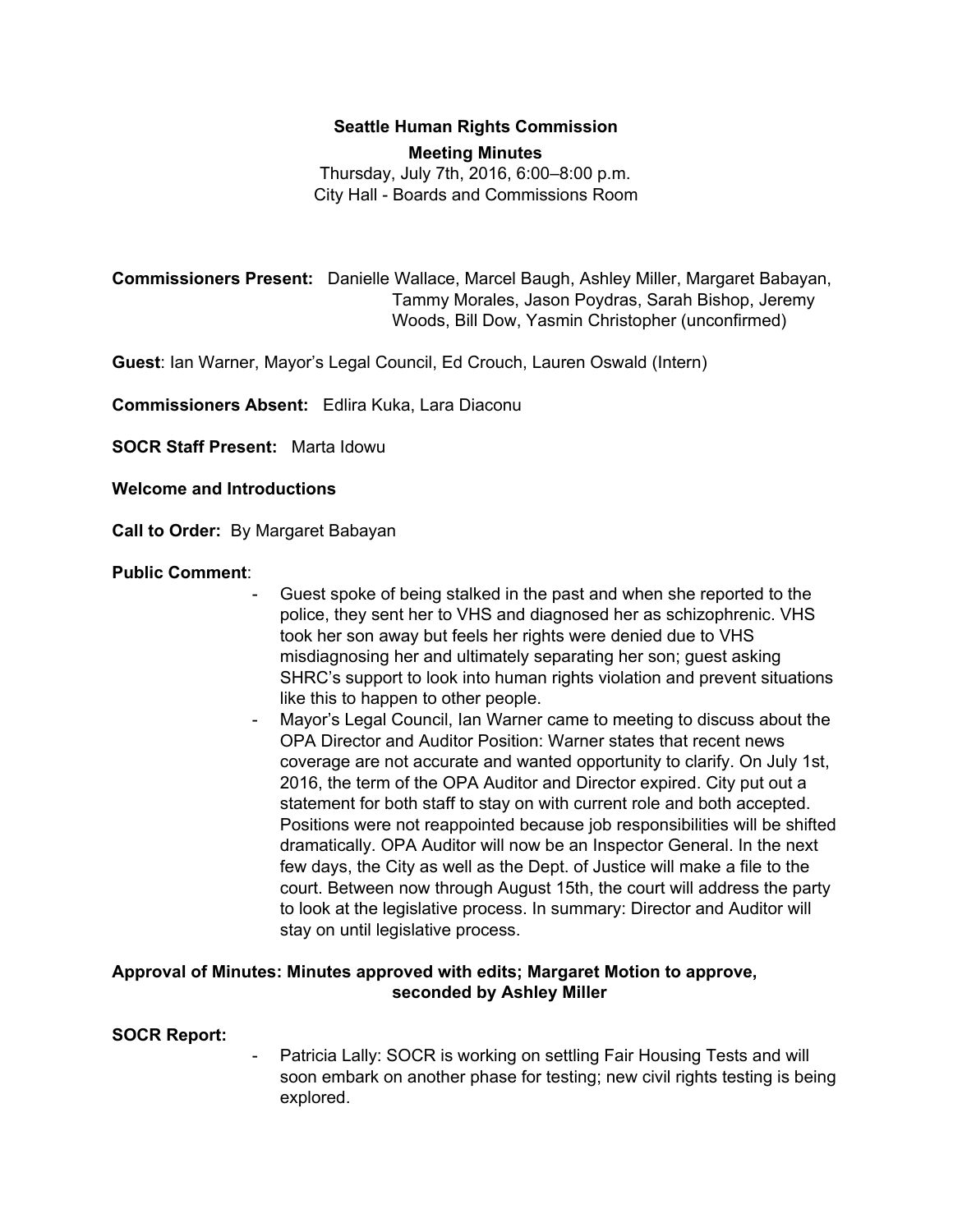- SOCR is working on jurisdiction to file HUD and EEOC cases; SOCR closed 30 cases this month with settlements reaching an all time high; an upward of 40% which is a huge in financial compensation for those who have been harmed.
- The Enforcement Team is going very strong and working on workforce equity; the Mayor is working with City Council on paid family leave which is a new type of benefit for City of Seattle staff.
	- SOCR is excited to participate and integrate the RSJI toolkit
	- SOCR conducted listening sessions to help inform barriers that exist in City of Seattle and what strategies need to be implemented to eliminate those barriers in order to open more doors to employment, boost the career ladder and prevent people of color from being terminated.
- Transgender 101 Training: Working on a curriculum and training to support City staff on how to engage transgender people such as approaches, ensuring restrooms are protected and how it can be a safe place for all community members.
	- Parks and Recreation staff will start the training first and will integrate to more employees at a later time.
- SOCR is currently reviewing two pieces of Housing Anti-Discrimination legislation to eliminate the use of criminal history in housing.
- SOCR will engage with SHR Co-Chairs to discuss Human Rights Celebration.

## **Appeals and Hearing Update:**

- Hearing that Marcel attended: Marcel was the only person that attended and had no decision making capacity due to not having another Commissioner present
- **- Appeals from this month: Marcel, Edlira and Ashley attended. Sarah O'Conner-Kriss (See notes from Email), addressed the issue of Appeals needing to have at least one attorney present.**
- **- July 25th Appeal:**
	- **- Margaret Babayan, Danielle Wallace, Marcel Baugh will be in attendance**
- **- July 27th (possibly July 28th) if necessary Hearing:**
	- **- Amy Huang, Sarah Bishop will be in attendance**
- **- August 29th Hearing:**
	- **- Jeremy Wood, Fedaku, Bill Down**
- **- September 7th Hearing:**
	- **- No Commissioners yet**
- Jason Poydras, Appeals and Hearings Chair, is stepping down from the Commission and will support transition process; he is encouraging attorneys serving on Commission to take role seriously and be a resource for everyone.
- **-** Lara has agreed to be the next Appeals and Hearing Chair. Motion by Margaret, Seconded by Jason Poydras; Ordinance state that chair should be an attorney but this is not possible for SHR at this time as candidates who are attorneys are still waiting to be confirmed by Mayor and City Council or have not yet had appeals training.

## **Updates:**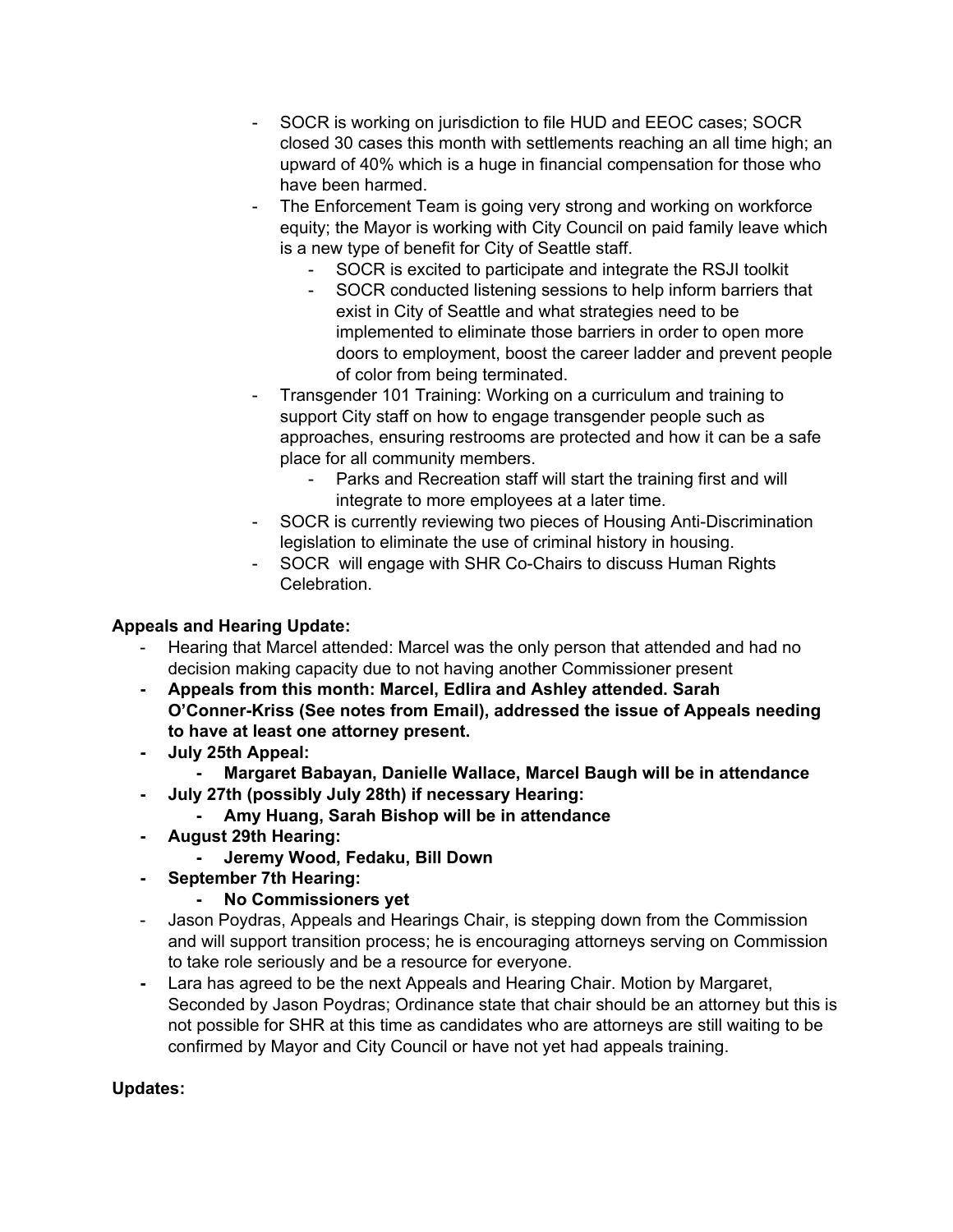Police Brutality- OPA: An Ordinance that discusses accountability about national police brutality:

- Should SHR expand to discuss on larger narratives about national police brutality?
- Should SHR hone in more on Seattle, locally?

SHRC's position on Civilian Oversight (Press Release):

- There is an opportunity for SHR to state a position; Commissioners will have further discussion around this.
- Edits to the press release: Instead of using "expressed continued support, change to "strongly urges on civilian oversight"
- Will get statement out by noon; edits must be formed during meetings or discussed within smaller task force--not through SHRC listserv
- Suggestion for press releases in general: encourage urgent matters to be sent out immediately; statements can be simple, three sentences to either stand in solidarity or in denouncement; strategy will be to follow-up with a more researched letter at a later time instead of letting urgent matters be slipped.

Divestment Resolution:

- Draft is still being developed and will be sent out to full Commission for edits
- Wants to focus first on broader resolution about divesting from companies benefiting from war crimes; let it be approved by commission first and then work on strategizing a more tailored, specific resolution.
- Taskforce will send to Commission for next meeting.

Succession for Co-Chair:

- Ideally the position will be a year
- By-Laws: must be elected by the Commission; responsibilities may include drafting agendas, coordinating meetings, logistic and administrative pieces, handle governmental affairs with City officials and Office of Civil RIghts, working with different taskforce to strategize on work plan and responses to the community, working on Commission development committee for onboarding Commissioners and having stronger assessment of Commissioner's strength and facilitating Commissioner relationship with different entities and community members
- Ashley Miller expressed interest in working on the Commission Development Committee

### SHRC Applications:

- Working more closely with Mayor's office to get candidates appointed
- Currently need to fill 2 openings, and Margaret's seat that is coming up
- Applications are now open on a rolling basis

### Human Rights Day:

- Need to start setting up planning meeting dates with SOCR
- Commissioners can send names for keynote speaker
- Scheduled on December 8th, 2016 at Town Hall Seattle
- Will be the 20th Anniversary of Human Rights Day

### **Administrative Updates: NONE**